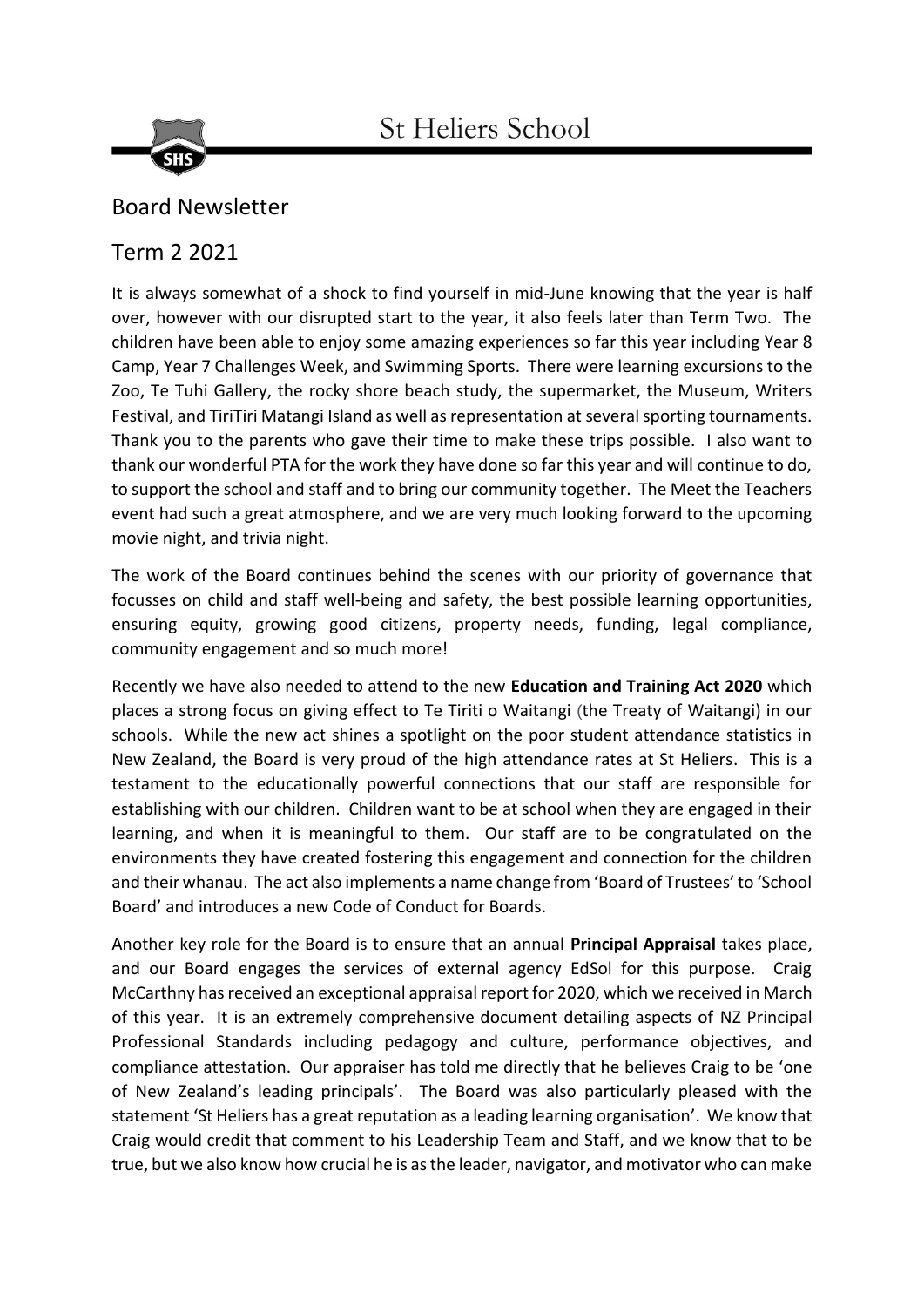this kind of success possible for our staff and students. We are very lucky to be associated with this level of success. Congratulations Craig!

In mid-April, the Board attended a **combined CoL Meeting.** Our CoL or Community of Learning includes Glendowie Primary School, Churchill Park, and Glendowie College. It was encouraging to hear the Lead Principal report on the shared community goals around wellbeing, student agency, and the new NZ History Curriculum, and the combined work that the schools are doing to support each other and achieve the best outcomes for our students in these spaces.

In terms of our **property** focus this year, we are pleased to see the completion of the upgrade of Rooms 11 and 12, with their bright and colourful bathroom, as well as the rapid construction of the Ministry of Education's Health & Safety requirement of our perimeter fencing. The Board have agreed to take this opportunity to 'finish the job' by re-building and extending the stonewall on the corner of St Heliers Bay Rd and Maskell Street. The old wooden noticeboard fence is to be removed, and our school's name will adorn the stonewall to proudly complete our cohesive school surround. With the new fencing, our grounds will remain accessible to our community outside of school hours, however we have recently been disappointed by the broken glass and other rubbish that staff have discovered outside classrooms on Monday mornings, and hope that the behaviour of these individuals does not force changes to our current access policy.

On the **financial** front, we have recently emerged from our gruelling annual external audit, with a very positive report. This is a credit to the hard work and dedication of our Executive Officer Philippa van Ryn. Thank you!

The Board continues to take opportunities for our own **professional development** as provided by the NZ School Trustees Association (NZSTA). Evening workshops, and Saturday morning networking events, help us to ensure we are fulfilling our roles as best as we possibly can.

I am continuing to enjoy my role as the **Chair of the Auckland Regional Executive of the NZSTA.** Just this year, this role has given me the opportunity to hear presentations from, and connect with:

| Liam Rutherford | NZEI President (NZ Educational Institute)                                          |
|-----------------|------------------------------------------------------------------------------------|
| John Edwards    | <b>Privacy Commissioner</b>                                                        |
| Paul Hunt       | Human Rights Commissioner                                                          |
| Paula Tesoriero | <b>Disability Rights Commissioner</b>                                              |
|                 | Glenis Philip-Barbara Assistant Children's Commissioner-Maori                      |
| Daryn Bean      | Deputy Secretary of Maori Education (MOE)                                          |
|                 | And Chief Advisors on Education System Policy from the Ministry of Education (MOE) |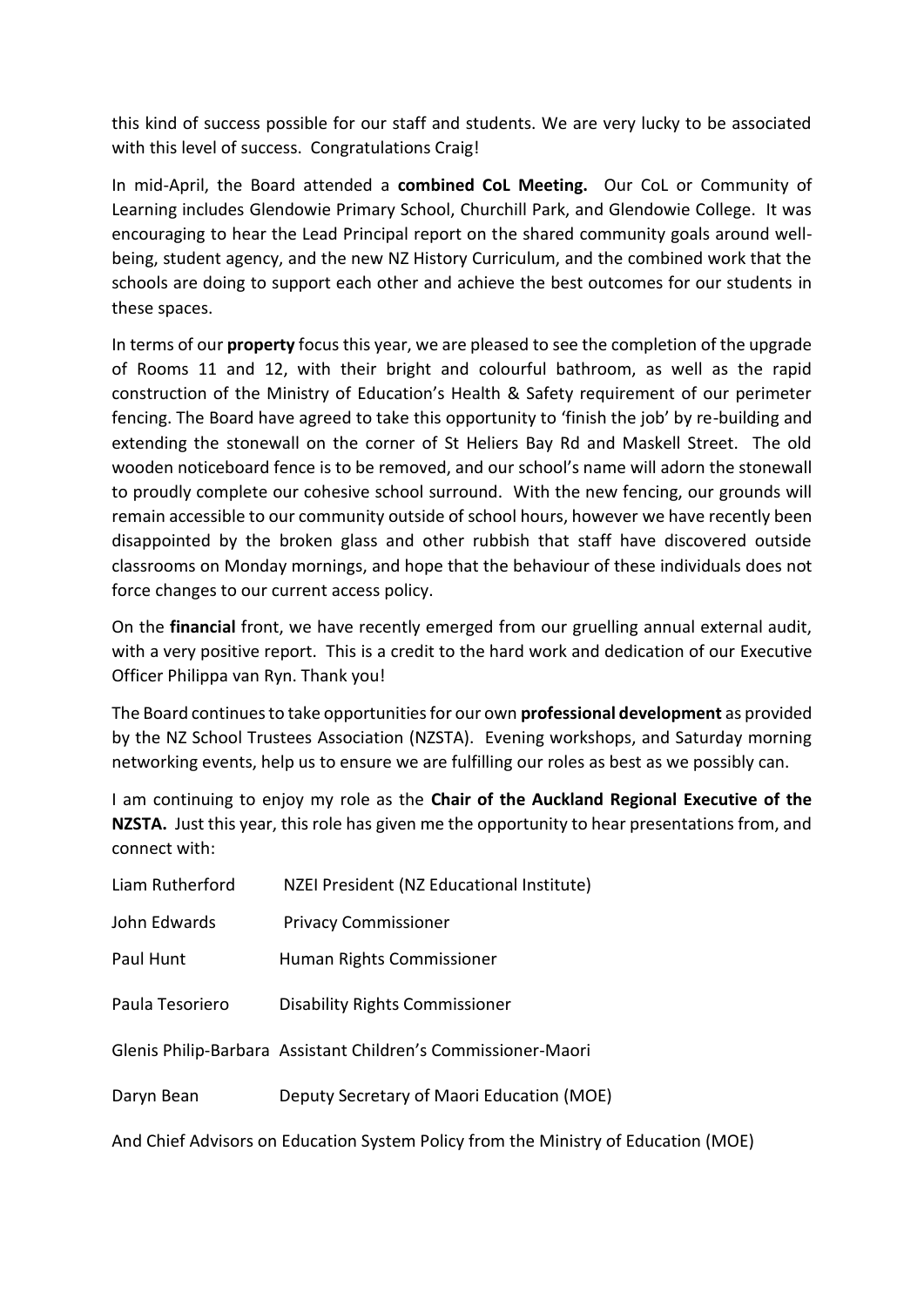I am very appreciative of my own learning opportunities around the various facets of education, and the many stakeholders.

I am also a member of the **ESOL** (English for Speakers of Other Languages) **National Advisory Group** led by the Ministry of Education, and as such was just delighted to hear the 21 different languages spoken by St Heliers School children during our recent International Languages Week in May. Many of these children have joined school with very little English and are making amazing progress. A big thank you to Jan Bryant, Jenna Kelly, and Julie Oakford in our Language Room.

## **Looking forward…**

Tuesday 22nd June will see the first in a series of '**new parents morning teas'** to welcome new parents to the school community. This is such a positive initiative and the Board look forward to being involved alongside the Senior Leadership Team and PTA.

On Friday 25th June, the Board will host a **thank you morning tea** for all staff. It is vitally important for us to show our staff how much we value the work they do, the attitudes they bring, and the difference they are making daily.

Wednesday 30<sup>th</sup> June is the night of our workshop for our Community of Learning school parents on '**Supporting Children to Manage Anxiety'**. We know this will be a really affirming evening for many, and we are proud to be contributing to this vital area of the mental health of our tamariki. The registration link is:

## <https://events.humanitix.com/helping-children-cope-with-anxieties-st-heliers-school>

Later this year we will be conducting a **survey** of our parent community to seek your feedback on our school vision, student learning, environment, communication, and future priorities. This feedback plays an important part in the formulation of our strategic goals, and annual plan.

And later this year we will see the return of the biennial S**chool Show**! If you have yet to experience one of these, you are in for such a special treat.

To conclude… we did not get the start to the year that we hoped for but now we look to the positives of the disruption we have all experienced. There is a Latin phrase: **Per aspera ad astra - through adversity to the stars.** I am sure I am not the only one who reads that and imagines Buzz Lightyear saying, "To Infinity and Beyond!" I think the two go together quite nicely. Our children are not limited by the events of the last year or so, they are strengthened. It can be a gift to have to let go of expectation and in so doing become open to new realms of possibility. Our greatest learning experiences are simply not found on the days that everything goes our way.

Kathy Harding

Board Chair